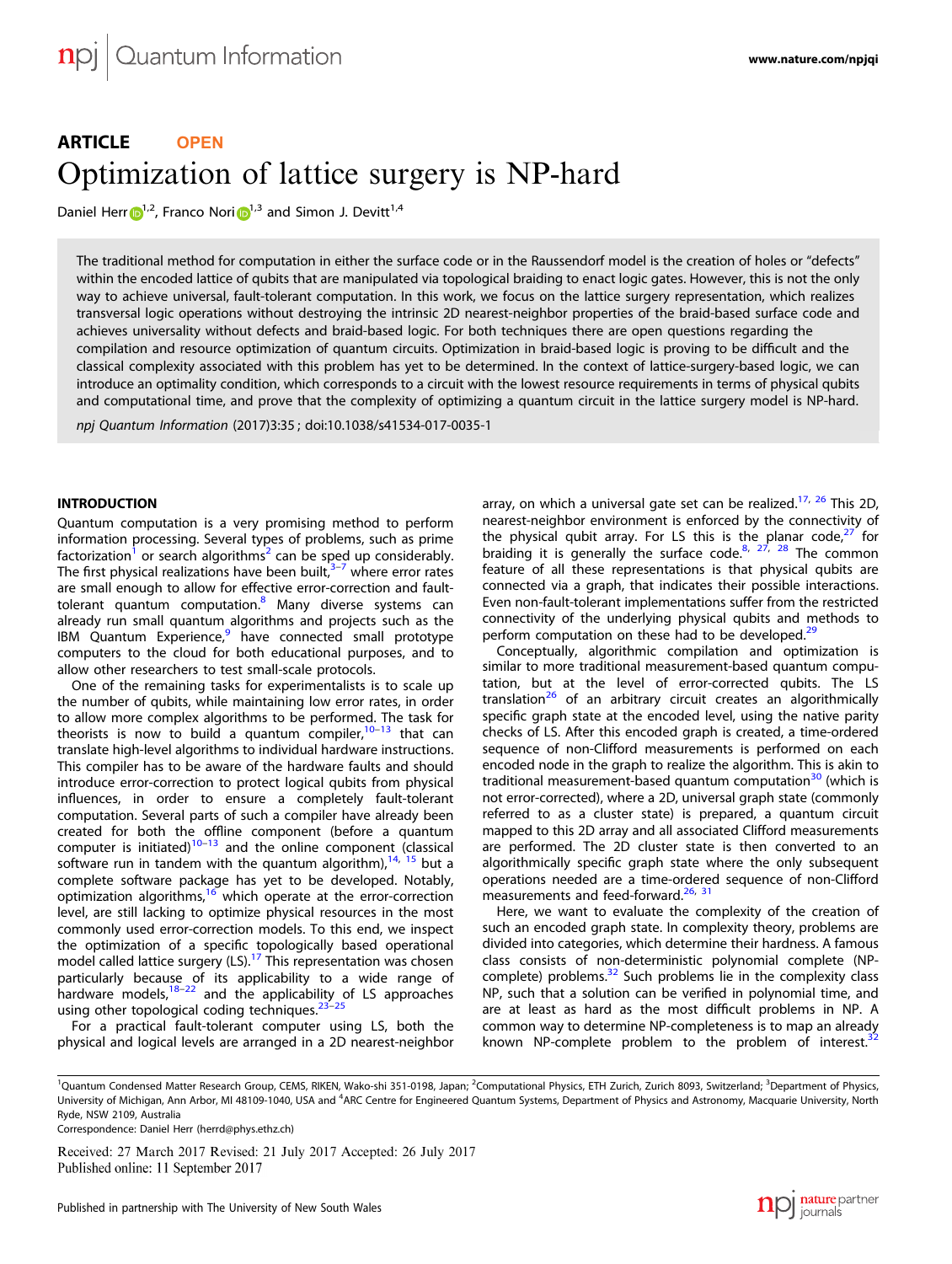<span id="page-1-0"></span>

Fig. 1 LS translation. Here, multi-target CNOTs are implemented using LS. During initialization three patches of surface code with N by 7N qubits are created, which are then split and merged to perform the computation. The faded boxes indicate ancillary qubits. An optimized version of this circuit is shown at the bottom where the placement of the patches ensures a minimal bounding box of the whole circuit area. This circuit can achieve the theoretical optimality

We were inspired by the proof of NP-hardness of Tetris, $33$  and map the 3-partitioning problem $34$  to the optimization of LS patches using the translation devised in ref. [26](#page-4-0). This implies that it is also NP-hard to optimize the complete problem including measurements, because this only adds an additional layer of complexity to the system.

We will prove that the circuit optimization of a particular faulttolerant implementation of topological error-correction is NP-hard. Similarly to our result, it has been shown that it can be NP-hard for a compiler to optimize classical code, such that its execution is time optimal. $35$  Our results, thus, urge the development of heuristics that can optimize quantum circuits not exactly, but at least reasonably well, for implementation on realistic quantum hardware. Furthermore, we derive general estimates on best and worst performance. We also discuss the benefit of optimization given a sample algorithm and estimate the hardness of the optimization problem for an exact, classical solver.

The main idea of the LS translation $26$  is to encode an algorithmically specific graph state in the square lattice of the planar code, which will then use a measurement-based quantum computational approach to perform any calculation. The implementation of this encoded state needs to respect the underlying structure of the planar code. Many square patches that encode individual qubits $17$  are aligned on a 2D lattice. Connections between nearest-neighbor logical qubits are possible using physical qubits that lie on the boundary between the patches. These operations constitute merges and splits that act as parity checks between the two encoded qubits, and can be used together with injection to enable universal quantum computation.[26](#page-4-0)

The analysis performed here is rooted in the LS translation given in ref. [26.](#page-4-0) First, patches are initialized to  $|+\rangle$ , then using parity checks an algorithmically specific stabilizer state is generated. This stabilizer state is measured in the bases  $|Z\rangle$ ,  $|X\rangle$ ,

 $|Y\rangle = P|+\rangle$ , and  $|A\rangle = T|+\rangle$ , where  $P = \sqrt{Z}$  and  $T = \sqrt{P}$ . However, for planar codes the rotated basis measurements (e.g., Y, A) are not protected fault-tolerantly, and magic states must be injected.<sup>[17,](#page-4-0) [26](#page-4-0)</sup> Our description is only concerned with the creation of the initial algorithmically specific stabilizer state and shows that even the optimization of this less complicated problem is already NP-hard.

An arbitrary circuit can be rearranged into the ICM format,  $12$ which is already divided into (I)nitializations, (C)NOTs, and (M) easurements. The first two steps can be interpreted as a circuit to generate the stabilizer state. The translation to LS first merges all CNOTs of this circuit into multi-target CNOTs, which can then be easily implemented in LS: For each multi-target CNOT a column in the planar code is created, which is later split into individual encoded qubits (Fig. 1). Then, the qubits that are targeted by two or more CNOTs have to be combined through LS merge operations.

Due to different CNOTs targeting the same qubits multiple times in a general quantum circuit, the compiler naturally produces ancillary qubits, which are inherent to the structure of the algorithm and the compiler. During our calculations these are disregarded and we only study the problem of how to optimally place the patches in the 2D-nearest neighbor environment of the planar code error-correction model using LS.

We will prove that the problem of deciding if a perfectly optimizable layout in LS exists, by mapping a known NPcomplete problem to the problem of interest.

Inspired by the proof of NP-hardness of Tetris, $33$  we chose to encode the 3-partition problem into a circuit, which then gets translated to LS. We will show that, with polynomial overhead, a solution to the 3-partition problem can be obtained by the optimization of the placement of LS patches.

The proof whether theoretical optimality is reachable implies that the optimization problem itself is NP-hard. This can be explained by using the optimization problem as a subroutine to the decision problem. If the optimization problem was easier, the decision problem would be solvable in polynomial time. With the described mapping, this would mean that any problem in NP could be solved polynomially, which is widely assumed to be false.

The proof itself is given in the methods section.

We want to give an estimate on how much of an improvement can be expected from the optimization of a double  $|Y\rangle$ -state distillation circuit.<sup>[8,](#page-4-0) [36](#page-4-0)</sup> This circuit is only illustrative for the optimization and we are aware of better proposals to implement  $|Y\rangle$ -states in surface codes.<sup>[37](#page-4-0)</sup> For reference, we provide the circuit of one distillation step in Fig. 2. In our calculation we give bounds for the best case by calculating the theoretical optimum.



Fig. 2 Steane code. This circuit is the Steane code, to be used for the distillation of  $|Y\rangle$  states. This is an iterative procedure where the error-prone Y are used during the application of the S-gates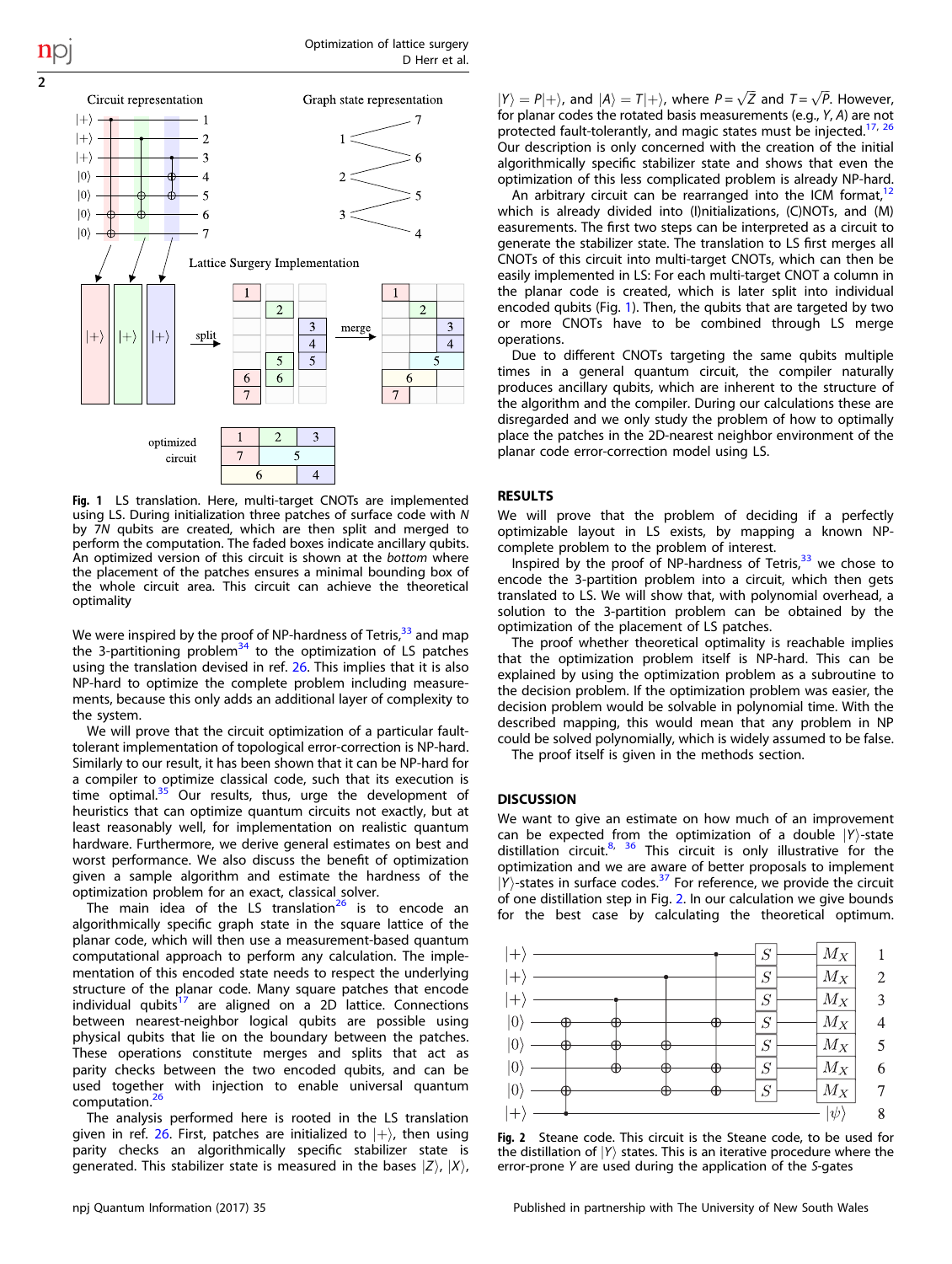Furthermore, the worst case bounds are given by calculating an unoptimized placement, where each qubit corresponds to one row of patches in LS. The definitions for both worst-case and bestcase bounds are given in the "Methods" section. However, a previous manual optimization<sup>[26](#page-4-0)</sup> has shown that the  $|Y\rangle$ -state distillation circuit cannot reach theoretical optimality, such that the best possible solution lies somewhere in between these bounds. In the following back-of-the-envelope calculation we assume that the basis transformation of the measurement step can be applied without movement, which would correspond to a solution of a more complex optimization problem.

The first round of the  $|Y\rangle$ -state distillation circuit consists of seven distillations. Each distillation consists of four CNOTs from the Steane-code with three target qubits each. Furthermore, for the application of one S-gate an additional qubit is needed for the injection procedure. Thus, an additional  $7 \times 7$  qubits are needed. In a second round, an additional distillation needs to be performed, requiring eight more qubits and four more CNOTs. Furthermore, each distillation circuit consists of eight qubits, and initially  $7 \times 7$  noisy  $|Y\rangle$ -states need to be injected. Thus, the total number of qubits needed in this double distillation is  $N<sub>O</sub> = 8 \times 7 +$  $7 \times 7 + 8 = 113.$ 

The optimal costs can be calculated with Eq. (2) and lead to  $32 \times 4 + 7 \times 7 = 177$  encoded patches of the planar code. A suboptimal placement, Eq.  $(3)$  $(3)$  $(3)$ , where each qubit is fixed to one row, requires  $32 \times 113 = 3616$  patches. This difference is a factor of roughly 20, with the difference only growing for larger circuits.

Since this optimization has to be performed by a compiler, which is likely to run on classical hardware, the nature of the optimization being a NP-hard problem will restrict the size of the exactly optimizable instance. To show that it would be unfeasible to exactly optimize even a small amount of individual CNOTs, we look at an exact solution of the number-partitioning problem. An exact algorithm has to loop through all valid configurations to find the best one. We do not consider a dynamic programming solution here, because such an algorithm is unlikely to be devised for the optimization of LS. The reason is that dynamic programming relies on the solution of subproblems. However, connections between different surface code patches required by merges break the structure exploited by dynamic programming approaches. Furthermore, one should note that this optimization needs to be general, such that each circuit can be optimized. Any circuitspecific optimization is therefore discouraged, which makes our claims valid despite the symmetry of the current exemplary circuit. Assuming the same double  $|Y\rangle$ -state distillation circuit as before, we would have 46 numbers and want to partition these into 15 subsets. The nature of the 3-partitioning problem only allows three numbers per set, such that we only have to consider these configurations. The assignment of 3N elements to N sets such that each set contains exactly three elements has

$$
N_{\text{config}} = \prod_{i=0}^{N-1} \frac{(3N-3i)!}{3!(3N-3i-3)!} = \frac{(3N)!}{(3!)^N}
$$
 (1)

configurations. These would equal  $~10^{44}$  possible configurations for the distillation circuit. A computer with 3.5 GHz and an ability to check one configuration per cycle would still need  $\sim 10^{34}$ processor hours to complete this task. Thus, it is not feasible to find the optimal solution with exact algorithms. The scaling of LS should be even worse, because individual qubits of the CNOTs have to be checked for eventual merges with horizontal neighbors adding an additional layer of complexity. Thus, this rough calculation indicates that the NP-hardness of this problem makes it impossible to optimize any meaningful quantum algorithms exactly and efficient heuristic algortihms have to be developed.

We have proven that the decision problem of whether a circuit is perfectly optimizable using the LS-translation devised in ref. [26](#page-4-0) is NP-complete and that the optimization problem has to be NP- hard. Furthermore, we have given some rough estimates on how hard exact optimization for LS would be, and have shown that even small circuits cannot be optimized exactly. For practical purposes, however, the optimal configuration is not needed because an optimization protocol can get reasonably close. This urges further research in the development of efficient heuristics to optimize circuits in LS, that are as close to optimality as possible. Furthermore, the inclusion of the measurement step introduces an additional layer of complexity which has not yet been considered in our analysis. This will increase the space of possible configurations and likely decrease even further the efficiency of prospective optimization algorithms.

In this section we will detail the proof of this work. In order to do so, we need to define optimality in the context of the LS translation. Furthermore, the optimization problem is presented in an abstracted, non-physical description.

### **Optimality**

A usual definition of optimality is reaching a (computational) goal with minimal physical requirements. In our case these physical requirements correspond to a minimal space-time volume, which is defined by the product of error-correcting cycles and physical qubits. We will further restrict this definition such that the bounding box of this space-time volume (within which all computation happens) needs to be minimal, while the placement still retains the same output state. Another way at looking at this definition is that every patch of the surface code inside the bounding box is initialized to a computational qubit and no ancillary patches are needed. We focus on the generation of the algorithmically specific stabilizer-state and prove that even the optimization of this part is NP-hard. Such a stabilizer-state can be prepared in constant time (as all circuit elements are Clifford), which allows a simplified optimality condition to be the mapping that results in the "least surface area".

### (Non-physical) problem description

The LS translation creates a problem where each CNOT has to be fitted into a surface code area that contains all computations. This area should be minimized. However, this can be viewed as an abstract problem, completely detached from the LS picture. We will now introduce the problem that needs to be solved.

The problem consists of minimizing the surface area of a square lattice which consists of individual patches. Some of these patches are assigned an integer  $q_{ii}$ , but they do not necessarily need one. Furthermore, multiple patches can have the same integer. A horizontal (vertical) neighbor of a patch is defined as the next non-empty patch (i.e., a patch that contains an integer) to the right or left (up or down). A set of boxes  $C_i$  containing patches with integers  $q_{ij}$  are given and can be implemented on the lattice by a chain of vertical neighbors, where the order of the  ${q_{ij}}_j$  can be chosen freely. Furthermore, empty patches can be added freely. The following criteria have to be met to obtain a valid configuration: (1) Patches for all boxes need to be placed (vertical neighbors); (2) Patches with the same integers need to be placed such that they are horizontal neighbors.

Thus, the problem consists of an optimal placement of these numbered patches such that the area of the bounding box of the total arrangement is minimized. The less empty patches are required, the more optimized is the configuration.

For a circuit that has been prepared in the universal, inverted ICMrepresentation each multi-target CNOT operation will contribute to one box  $C_i$ . The numbers  $q_{ij}$  of box  $C_i$  are given by the qubits that partake in this operation. Figure [1](#page-1-0) shows how a sample circuit is mapped to the LS representation.

If a circuit reaches optimality, the number of patches needed in LS can be calculated by:

$$
N_{\text{Patch}} = \sum_{i=1}^{\#\text{CNOT}} (N_{\text{target}_i} + 1). \tag{2}
$$

Here, #CNOT denotes the number of multi-target CNOTs with different qubits as their control, in the original circuit specification, and  $N_{\text{target}}$  is the number of target qubits for the ith CNOT. However, due to incompatibility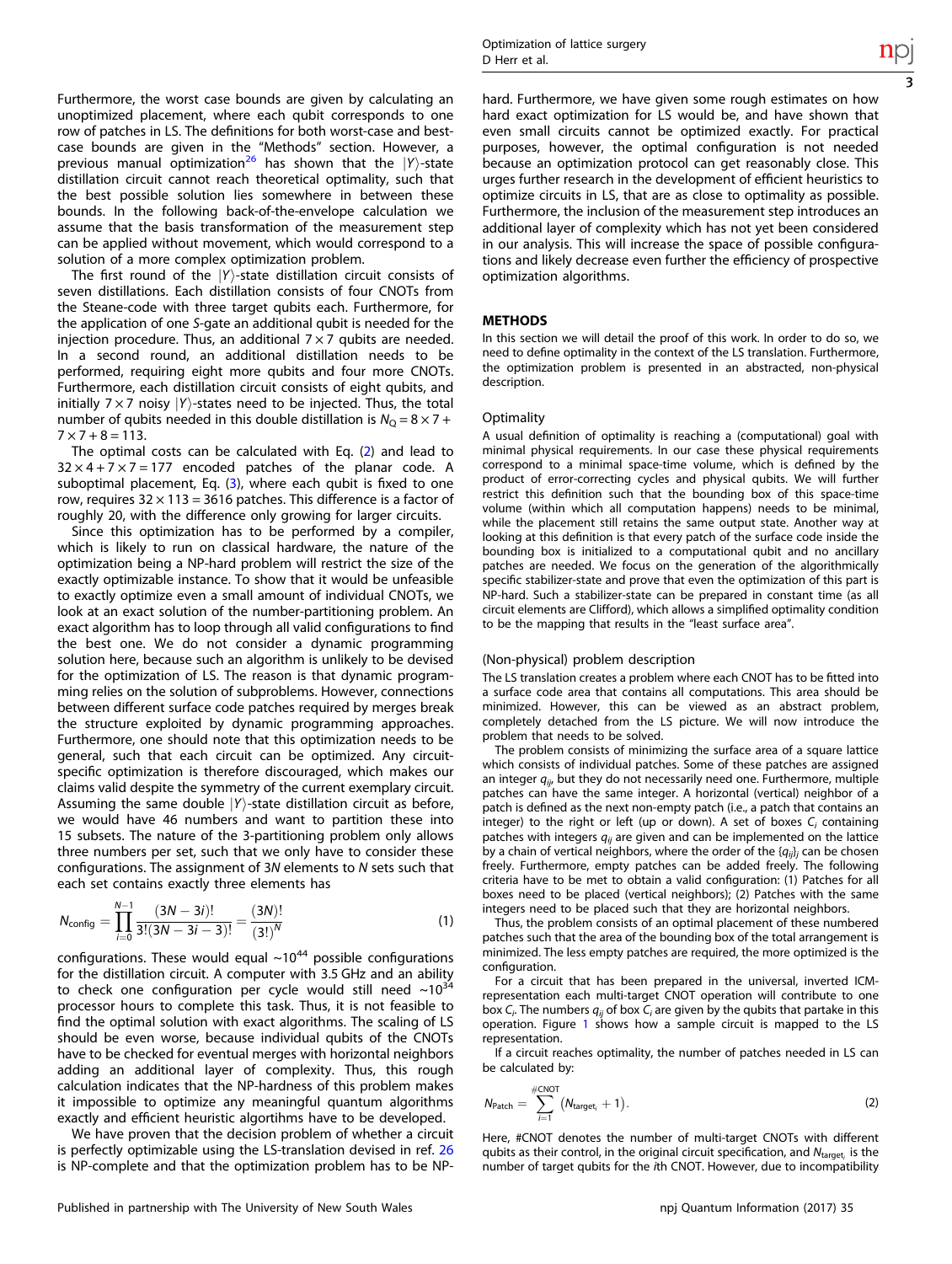<span id="page-3-0"></span>



Fig. 3 Circuit for the optimization problem. The optimization for both parts of this circuit corresponds to solving the 3-partitioning problem. b Implements the 3-partitioning problem only. Each CNOT corresponds to a number  $a_i$  and will be translated into a separate patch of variable height in the LS representation of Fig. 4. The compute area is the area in the LS representation which only consists for the CNOTs from b. a (of this circuit) Used to force the compute area to be a rectangle of height  *and width*  $*s*$  *and the* qubits in the compute area are responsible of encoding the original NP-complete problem

during the merge step, this can (in the worst case) lead to a non-optimal placement with a patch-requirement of

$$
N_{\text{Patch}} = N_Q \cdot \text{\#CNOT},\tag{3}
$$

where  $N_{\Omega}$  represents the total number of qubits in the circuit.

Due to the structure of the high-level circuit that needs to be compiled, it is not always possible to reach the theoretical optimum. A general optimized algorithm needs resources between the two bounds given above.

### Proof

In the 3-partitioning problem<sup>34</sup> a set of non-negative integers  $\{a_i\}_{1\leq i\leq 3s}$  is given. With another non-negative integer L, two further requirements are: (i)  $\frac{1}{4} \le a_i \le \frac{1}{3}$  Vi, such that  $1 \le i \le 3s$ , and (ii)  $\sum_{i=1}^{3s} a_i = sL$ .<br>The NP-complete decision problem for 3-partitioning answers the

following question: Can  $\{a_i\}_{1\leq i\leq 3s}$  be partitioned into s disjoint subsets  $A_1$ ,  $...,$   $A_s$ , such that  $\sum_{i\in A_j}a_i = L$  for  $j\in\{1,\,...,\,s\}$ ?

### Mapping

We can translate the problem of 3-partitioning to the problem of deciding whether a corresponding circuit can reach optimality in LS. The main idea of this mapping is to encode each of the integers of the 3-partitioning problem  $a_i$  into a single multi-target CNOT, where the number of qubits that partake in the *i*th CNOT is given by  $a_i$ . Therefore, a box  $C_i$  of the nonphysical problem description contains  $a_i$  integers which will then be translated to blocks of width 1 and height  $a_i$  in the LS model. Furthermore, each qubit is only acted on by one CNOT, such that no further constraints apply to the placement of these boxes. The solution of the 3-partitioning problem is given by finding an arrangement of these CNOT blocks in a rectangle of height L and width s. We will call this rectangle the compute



Fig. 4 Translated circuit. The circuit from Fig. 3 is now translated to the LS model of quantum computing. Here, the numbers indicate which qubit of the original circuit each patch represents. If the circuit can reach the theoretical optimum, the last sL qubits can be fit in the compute area space. Each column then consists of L patches of surface code, which are all filled with qubits that partake in CNOT operations. If each of these columns is completely filled, s sets are found, which have elements that sum to L

area. In Fig.  $3$  we show a possible circuit, where the qubits in part (b) implement the CNOTs corresponding to  $a_i$ . .

The qubits from part (a) are needed to ensure that a compute area of L by s is optimal. To ensure a width of at least s, one can devise a chain of CNOTs that have different control qubits but operate on the same target qubit. This is encoded in the qubits starting from the second and ending at qubit  $(s + 2)$  of part (a). An additional column has to be created here, because one also has to ensure a height of L in the compute area.

This can be performed by adding a single multiple target qubit CNOT with  $L + 1$  target qubits. One of these qubits is used to link the vertical with the horizontal constraints. This qubit is the  $(s + 2)$ nd qubit in the circuit of Fig. 3. The following L qubits are used to increase the height by L. This results in the optimal placement of LS patches shown in Fig. 4. If that circuit cannot reach theoretical optimality, the compute area cannot contain all 3-partitioning CNOT-patches and thus additional qubits are needed. Holes (i.e., patches of surface code that do not correspond to any qubit in the circuit) are created and the bounding box of the calculation increases.

The number of qubits that are needed for this mapping is  $s(L + 1) + L + 2$ . With the algorithmic ancillary patches, the circuit requires  $(L + 2)(s + 1)$ patches in LS. Thus, this mapping only needs resources linearly in the number of integers of the original problem.

By construction, each column in the compute area corresponds to one of the sets  $A_{i}$ , such that the requirement of each set summing to  $L$  is equivalent to the requirement that each column in the compute area has a height of exactly L. Furthermore, checking whether each column exactly contains L qubits can be performed in polynomial time, such that the problem is in the complexity class NP.

### Data availability

This work does not rely on any further data.

We like to thank Michael J. Bremner and Austin G. Fowler for fruitful discussions and remarks. D.H. is supported by the RIKEN IPA program. S.J.D. acknowledges support from the JSPS Grant-in-aid for Challenging Exploratory Research and support by the Australian Research Council Centre of Excellence in Engineered Quantum Systems EQUS (Project CE110001013). S.J.D. and F.N. were supported by the IMPACT program of JST, CREST grant No. JPMJCR1676. F.N. was partially supported by the RIKEN iTHES Project, MURI Center for Dynamic Magneto-Optics via the AFOSR Award No. FA9550- 14-1-0040, the Japan Society for the Promotion of Science (KAKENHI), and the John Templeton Foundation.

### **AUTHOR CONTRIBUTIONS**

All authors (D.H., S.D., and F.N.) contributed to the conception of the proof. D.H. developed the details of the proof, S.D. checked these, and all authors helped writing the manuscript.